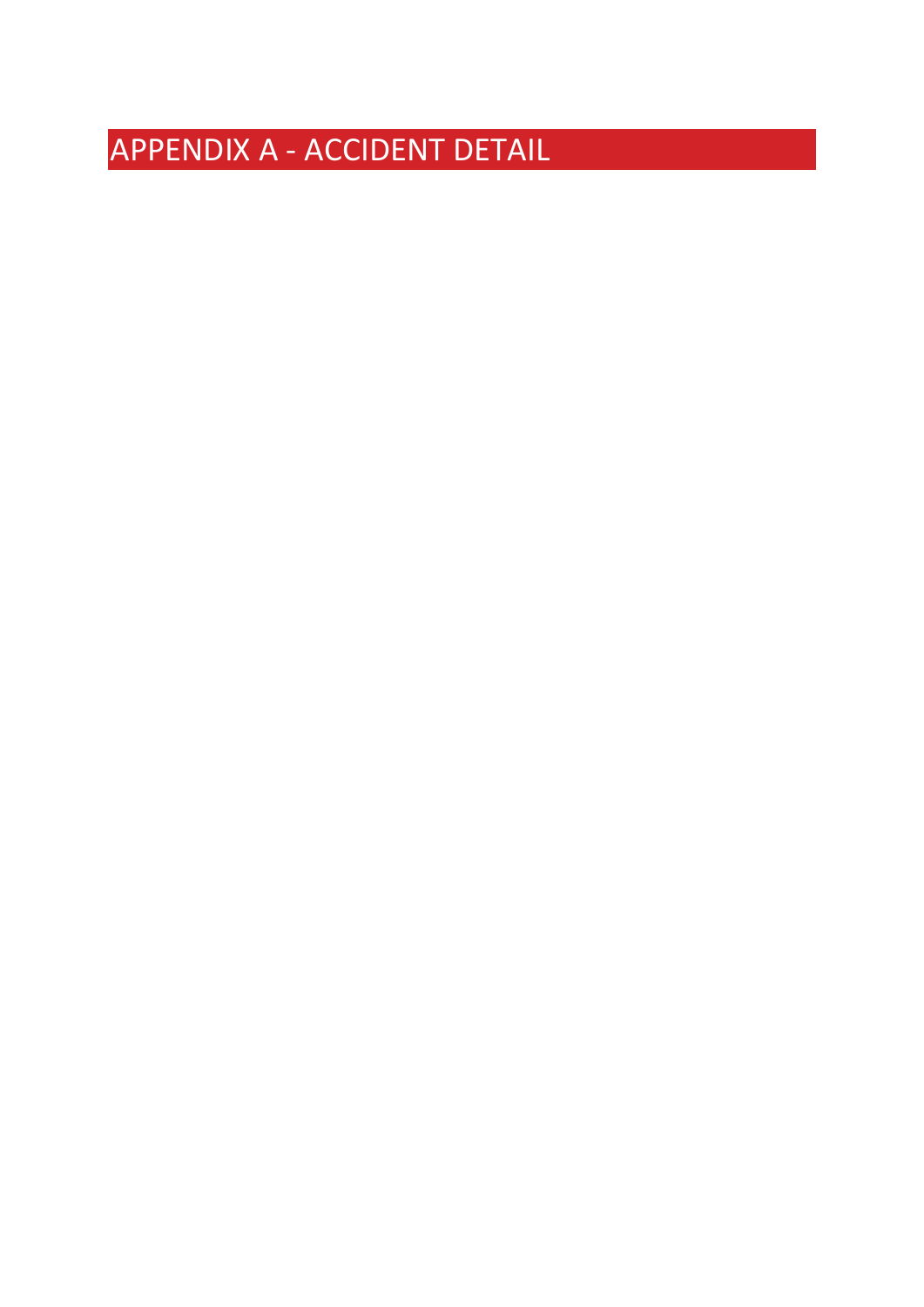

## **B2036 LONDON ROAD / VICTORIA WAY**

This mini-roundabout has 1 serious and 6 slight accidents in the last 5 years. The AM peak traffic flow is forecast to increase by 8% in the AM peak as a result of the Sites DPD Scenario. This is forecast to remain at a similar level in the *with mitigation* Scenario.

#### **Accident Locations (www.sussexsaferroads.gov.uk)**



| <b>REF</b> | <b>SEVERITY</b> | NO.<br><b>VEH</b> | NO.<br>CAS     | <b>DATE</b> | <b>TIME</b> | <b>SURFACE</b> | <b>LIGHTING</b>                        | <b>WEATHER</b>                |
|------------|-----------------|-------------------|----------------|-------------|-------------|----------------|----------------------------------------|-------------------------------|
| 1605417    | Slight          | $\overline{2}$    | $\mathbf{1}$   | 08/09/2016  | 825         | Dry            | Daylight                               | Fine without high<br>winds    |
| 1700442    | Slight          | $\mathbf{1}$      | $\mathbf{1}$   | 22/01/2017  | 910         | Frost/Ice      | Daylight                               | Fine without high<br>winds    |
| 1900662    | Slight          | $\overline{2}$    | $\mathbf{1}$   | 04/02/2019  | 745         | Wet/Damp       | Daylight                               | Fine without high<br>winds    |
| 856154     | Slight          | $\overline{2}$    | $\mathbf{1}$   | 06/07/2019  | 2315        | Dry            | Daylight                               | Fine without high<br>winds    |
| 882658     | Slight          | $\mathbf{1}$      | $\mathbf{1}$   | 27/09/2019  | 1500        | Wet/Damp       | Daylight                               | Fine without high<br>winds    |
| 19903576   | Slight          | $\overline{2}$    | $\mathbf{1}$   | 28/11/2019  | 1845        | Dry            | Dark: street lights<br>present and lit | Fine without high<br>winds    |
| 20931937   | Serious         | 3                 | $\overline{2}$ | 19/02/2020  | 1515        | Wet/Damp       | Daylight                               | Raining without high<br>winds |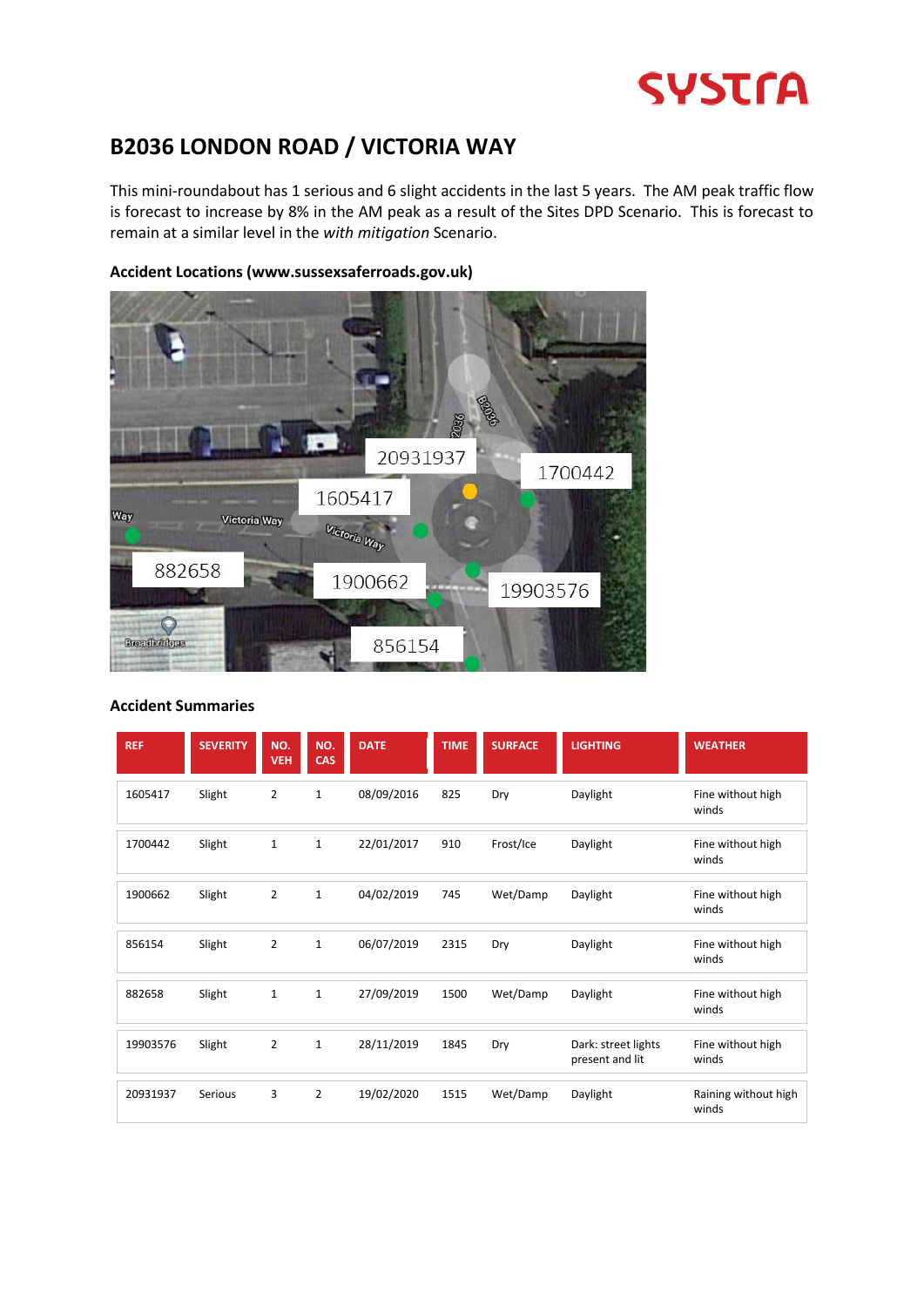

## **B2110 BROOKLANDS WAY / FIRBANK WAY / RAILWAY APPROACH, EAST GRINSTEAD**

This roundabout in East Grinstead has 1 serious and 5 slight accidents in the last 5 years. The PM peak traffic flow is forecast to increase by 14% as a result of the Sites DPD Scenario. This is forecast to decrease to 12% in the *with mitigation* Scenario.

# 1606850 18003671900103 Railway Approach Railway 20951034 1506626 8 1507408

#### **Accident Locations (www.sussexsaferroads.gov.uk)**

| <b>REF</b> | <b>SEVERITY</b> | NO.<br><b>VEH</b> | NO.<br><b>CAS</b> | <b>DATE</b> | <b>TIME</b> | <b>SURFACE</b> | <b>LIGHTING</b>                        | <b>WEATHER</b>             |
|------------|-----------------|-------------------|-------------------|-------------|-------------|----------------|----------------------------------------|----------------------------|
| 1506626    | Serious         | $\overline{2}$    | $\mathbf{1}$      | 10/11/2015  | 605         | Wet/Damp       | Dark: street lights<br>present and lit | Fine without high<br>winds |
| 1507408    | Slight          | $\overline{2}$    | $\mathbf{1}$      | 14/12/2015  | 641         | Dry            | Dark: street lights<br>present and lit | Fine without high<br>winds |
| 1606850    | Slight          | $\overline{2}$    | $\mathbf{1}$      | 14/11/2016  | 1828        | Wet/Damp       | Dark: street lights<br>present and lit | Fine without high<br>winds |
| 1800367    | Slight          | $\overline{2}$    | $\mathbf{1}$      | 20/01/2018  | 1650        | Dry            | Dark: street lights<br>present and lit | Fine without high<br>winds |
| 1900103    | Slight          | $\overline{2}$    | $\mathbf{1}$      | 30/10/2018  | 1645        | Dry            | Daylight                               | Fine without high<br>winds |
| 20951034   | Slight          | $\overline{2}$    | $\mathbf{1}$      | 13/05/2020  | 1820        | Dry            | Daylight                               | Fine without high<br>winds |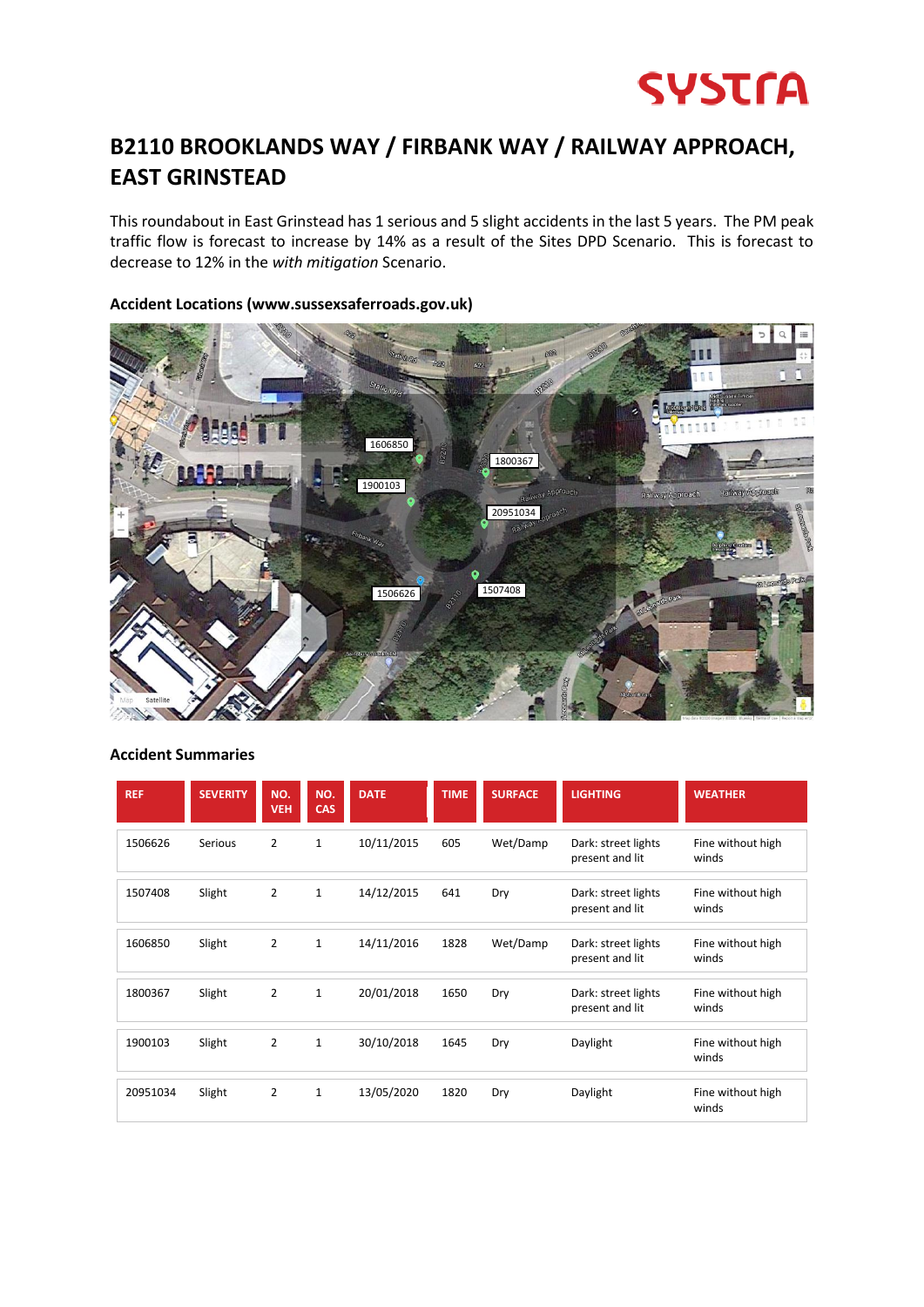

## **B2115 / A23 SOUTHBOUND**

This junction on the Highways England network near Warninglid has 2 serious and 3 slight accidents in the last 5 years. The AM peak traffic flow is forecast to increase by 10% as a result of the Sites DPD Scenario. This is forecast to decrease to 9% in the *with mitigation* Scenario.

#### **Accident Locations (www.sussexsaferroads.gov.uk)**



| <b>REF</b> | <b>SEVERITY</b> | NO.<br><b>VEH</b> | NO.<br><b>CAS</b> | <b>DATE</b> | <b>TIME</b> | <b>SURFACE</b> | <b>LIGHTING</b>                        | <b>WEATHER</b>                |
|------------|-----------------|-------------------|-------------------|-------------|-------------|----------------|----------------------------------------|-------------------------------|
| 1504155    | Slight          | $\overline{2}$    | 1                 | 20/07/2015  | 1925        | Wet/Damp       | Daylight                               | Raining without high<br>winds |
| 1507541    | Slight          | $\mathbf{1}$      | $\mathbf{1}$      | 09/11/2015  | 2300        | Dry            | Dark: street lights<br>present and lit | Fine without high<br>winds    |
| 1701186    | Slight          | $\mathbf{1}$      | $\mathbf{1}$      | 26/02/2017  | 1356        | Dry            | Dark: street lights<br>present and lit | Fine without high<br>winds    |
| 1704015    | Serious         | $\mathbf{1}$      | $\mathbf{1}$      | 17/07/2017  | 2037        | Dry            | Daylight                               | Fine without high<br>winds    |
| 1807108    | Serious         | $\mathbf{1}$      | $\mathbf{1}$      | 20/12/2018  | 315         | Wet/Damp       | Dark: street lights<br>present and lit | Raining without high<br>winds |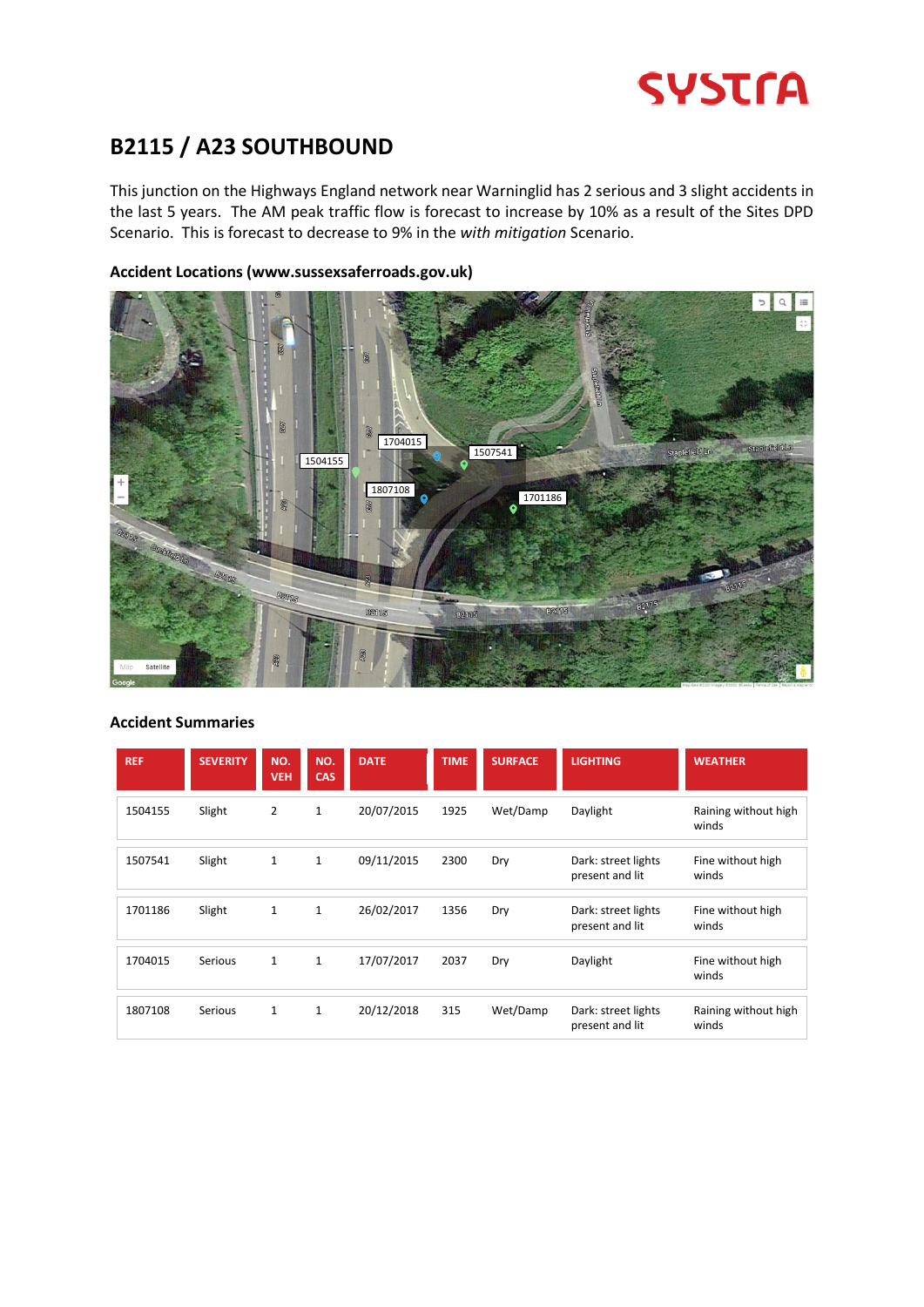## **SYSTFA**

## **B2028 TURNERS HILL ROAD / WALLAGE LANE**

This priority T-junction in Crawley Down has 1 fatal and 2 slight accidents in the last 5 years. The PM peak traffic flow is forecast to increase by 13% as a result of the Sites DPD Scenario. This is forecast to decrease to 11% in the with mitigation Scenario.



#### **Accident Locations (www.sussexsaferroads.gov.uk)**

| <b>REF</b> | <b>SEVERITY</b> | NO.<br>VEH | NO.<br>CAS | <b>DATE</b> | <b>TIME</b> | <b>SURFACE</b> | <b>LIGHTING</b>             | <b>WEATHER</b>                |
|------------|-----------------|------------|------------|-------------|-------------|----------------|-----------------------------|-------------------------------|
| 1607375    | Slight          | 3          | 1          | 07/12/2016  | 835         | Wet/Damp       | Daylight                    | Fine without high<br>winds    |
| 20925471   | Slight          | 2          | 1          | 30/01/2020  | 1710        | Wet/Damp       | Dark: no street<br>lighting | Raining without high<br>winds |
| 20959967   | Fatal           | 2          | 1          | 25/06/2020  | 2053        | Dry            | Daylight                    | Fine without high<br>winds    |